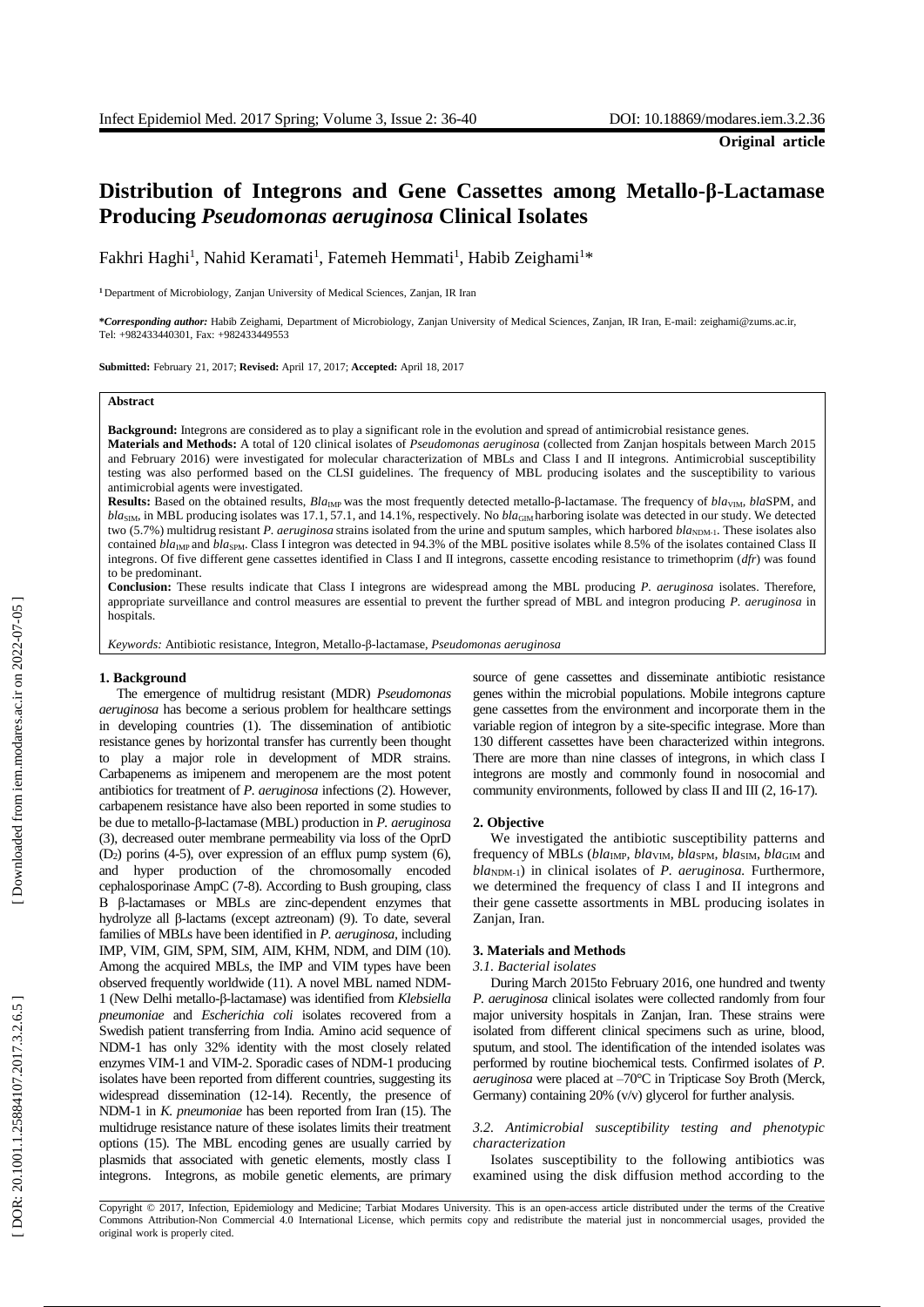Clinical and Laboratory Standards Institute (CLSI, 2015) guidelines (18 ), including: Aztreonam (30µg), Amikacin (30µg), Cefotaxime (30µg), Ceftazidime (30µg), Cefepime (30µg), Ciprofloxacin (5µg), Gentamicin (10µg), Imipenem (10µg), PolymyxinB (300 unit), Piperacillin (100μg), (MAST, Merseyside, U.K). *P. aeruginosa* ATCC27853 was used as the control strain for susceptibility testing. All the strains resistan t to imipenem were tested for the production of carbapenemases. MBL E -test strips (AB Biodisk, Solna, Sweden) using imipenem and imipenem -ethylenediamine -tetra acetic acid (EDTA) were used according to the protocol recommended by the manufacturer (18 ).

## *3.3. PCR amplification of metallo - β -lactamase genes*

MBL producing isolates were tested for *bla* genes including *bla*IMP*, bla*VIM*, bla*SPM*, bla*SIM*, bla*GIM, and *bla*NDM -1 using the primers listed in Table 1. Extraction of DNA was performed according to the protocol provided with the Qiagen Mini Amp kit. The PCR mixture with a final volume of 25 µ L contained 2 µ L template DNA , 0.2 mM of each deoxy nucleoside triphosphate , 10 pmol of each primer , 10 mM Tris - HCl , 1.5 mM MgCl2 , 50 mM KCl , 1.5 U of Taq DNA polymerase. PCR was performed with the Gene Atlas 322 system (ASTEC, Japan). Amplification involved an initial denaturation at 94°C for 5 min , followed by 30 cycles of denaturation at 94°C for 50 s, annealing at 52°C for 40 s for *bla*IMP*, bla*VIM*, bla*SPM*, bla*SIM*, bla*GIM and at 58°C for 60 s for  $blan<sub>DM-1</sub>$ , and an extension at 72<sup>o</sup>C for 1 min, with a final extension step at 72°C, for 8 min. The expected amplicons were ascertained by electrophoresis on a 1.5% agarose gel with appropriate molecular size markers (100bp DNA ladder; MBI Fermentas).

# *3.4. Characterization of integrons and sequencing of gene cassettes*

Metallo - β -lactamase producing isolates were tested for characterization of Class I and II integrons and their gene cassettes. The primer sequences used in this study are shown in Table 1 The PCR was performed in a reaction mixture with

a total volume of 25  $\mu$ L, containing 2  $\mu$ L template DNA, 0.2 mM of each deoxynucleoside triphosphate , 10 pmol of each primer , 10 mM Tris -HCl , 1.5 mM MgCl2 , 50 mM KCl , 1.5 U of Taq DNA polymerase. Amplification was done as follows: an initial denaturation step at 94°C for 5 min , followed by 30 cycles of denaturation at 94°C for 1 min, annealing at 62°C for 1 min for *intI1* and *intI2*and at60°C for 1 min for *in* and *hep*, and an extension at 72°C for 2 min, followed by a final extension step at 72°C for 10 min. Amplified products were purified using QIAquick Gel Extraction Kit (Qiagen) , and direct sequencing of internal variable regions (gene cassettes) of Class I and II integron was done using ABI 3730X capillary sequencer (Genfanavaran, Macrogen, Seoul, Korea). Nucleotide sequences were analyzed and compared using BLAST software (National Center for Biotechnology Information; http://www.ncbi.nlm.nih.gov).

## **4. Results**

## *4.1. Frequency of MBL producing isolates*

A total of 120 clinical *P. aeruginosa* isolates were collected from the clinical specimens of four hospitals in Zanjan. A majority of the isolates were recovered from urine specimens (56 isolates , 46.7%), followed by blood (33 isolates, 27.5%), sputum (21 isolates, 17.5%) , and stool (10 isolates, 8.3%) . Among which, 35 isolates (29.2%) were MBL positive.

## 4.2. *Susceptibility to antimicrobial agents*

Antimicrobial susceptibilit y of *P. aeruginosa* isolates are presented in Tables 2The highest resistance rate among the isolates was show n against to Cefotaxime (43.3%), followed by Piperacillin (41.6%), Aztreonam and Gentamicin (37.5%). Only 68.3% of the isolates were imipenem susceptible whilst Polymixin B showed the highest activity against all the isolates (95.8% of the isolates were susceptible). A total of 50 (41.6%) isolates of *P. aeruginosa* were multidrug resistant (MDR). Moreover, all of the MBL producing isolates (35 isolates) were MDR. The most prevalent MDR pattern was resistance to β -lactams, Gentamicin , and Ciprofloxacin.

| <b>Target gene</b>    | Primer sequence $(5' \rightarrow 3')$ | Ampliconsize (bp) | Reference |
|-----------------------|---------------------------------------|-------------------|-----------|
| $bla_{\text{IMP-F}}$  | <b>GGAATAGAGTGGCTTACATCTC</b>         | 188               | 29        |
| $bla_{\text{IMP-R}}$  | <b>CCAAACCACTACGTTATCT</b>            |                   |           |
| $bla_{SPM-F}$         | AAAATCTGGGTACGCAAACG                  | 271               | 29        |
| $bla_{SPM-R}$         | <b>ACATTATCCGCTGGAACAGG</b>           |                   |           |
| $blaSIM-F$            | <b>TACAAGGGATTCGGCATCG</b>            | 570               | 29        |
| $blaSIM-R$            | <b>TAATGGCCTGTTCCCATGTG</b>           |                   |           |
| $blaVIM-F$            | GATGGTGTTTGGTCGCATA                   | 390               | 29        |
| $blaVIM-R$            | CGAATGCGCAGCACCAG                     |                   |           |
| $blaGIM-F$            | TCGACACACCTTGGTCTGAA                  |                   | 29        |
| $blaGIM-R$            | AACTTCCAACTTTGCCATGC                  | 477               |           |
| $bla_{NDM1-F}$        | CTTCCAACGGTTTGATCGTC                  | 263               | 15        |
| $bla_{\text{NDMI-R}}$ | <b>ATTGGCATAAGTCGCAATCC</b>           |                   |           |
| $Int1-F$              | CAGTGGACATAAGCCTGTTC                  | 160               | 17        |
| $Int1-R$              | CCCGAGGCATAGACTGTA                    |                   |           |
| $Int2-F$              | CACGGATATGCGACAAAAAGGT                | 788               | 17        |
| $Int2-R$              | <b>GATGACAACGAGTGACGAAATG</b>         |                   |           |
| $in$ -F(5'CS)         | GGCATCCAAGCAGCAAGC                    |                   | 30        |
| $in-R$ (3'CS)         | AAGCAGACTTGACCTGAT                    | Variable          |           |
| $hep-F$               | CGGGATCCCGGACGGCATGCACGATTTGT         |                   | 30        |
| $hep-R$               | GATGCCATCGCAAGTACGAG                  | Variable          |           |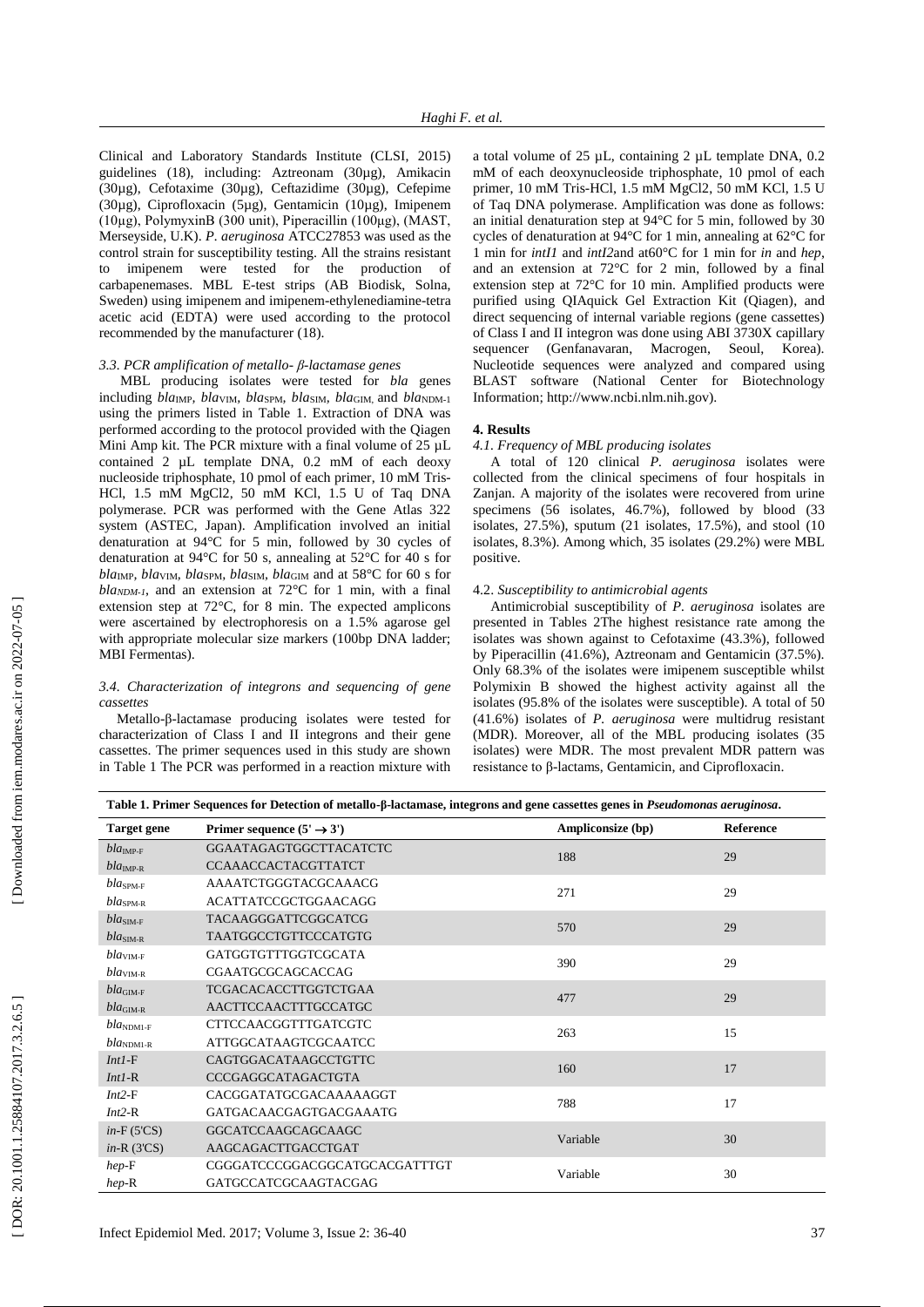| Table 2. Antimicrobial susceptibility of P. aeruginosa clinical isolates collected from Zanjan hospitls. |                       |                     |                            |  |  |
|----------------------------------------------------------------------------------------------------------|-----------------------|---------------------|----------------------------|--|--|
| Intermediate $[n (%)]$                                                                                   | Susceptible $[n (%)]$ | Resistant $[n (%)]$ | <b>Antimicrobial agent</b> |  |  |
| 22(18.3)                                                                                                 | 53(44.2)              | 45(37.5)            | Aztreonam                  |  |  |
| 8(6.6)                                                                                                   | 86(71.7)              | 26(21.7)            | Amikacin                   |  |  |
| 10(8.3)                                                                                                  | 58(48.4)              | 52(43.3)            | Cefotaxime                 |  |  |
| 5(4.1)                                                                                                   | 80(66.7)              | 35(29.2)            | Ceftazidime                |  |  |
| 7(5.8)                                                                                                   | 84(70)                | 29(24.2)            | Cefepime                   |  |  |
| 14(11.3)                                                                                                 | 77(64.2)              | 39(32.5)            | Ciprofloxacin              |  |  |
| 2(1.1)                                                                                                   | 73(60.4)              | 45(37.5)            | Gentamicin                 |  |  |
| 3(2.5)                                                                                                   | 82(68.3)              | 35(29.2)            | Imipenem                   |  |  |
| 2(1.6)                                                                                                   | 68(56.6)              | 50(41.6)            | Piperacillin               |  |  |
| 2(1.7)                                                                                                   | 115(95.8)             | 3(2.5)              | PolymixinB                 |  |  |

## *4.3. Characterization of MBL genes*

Metallo - β -lactamase genes were detected in all MBL producing isolates. *blaIMP* was the most frequently isolated metallo- β-lactamase, which was detected in 80% (28/35) of MBL producing *P. aeruginosa* isolates. The frequency of *bla*VIM*, bla*SPM, and *bla*SIM*,* among the MBL producing isolates was 17.1% (6 isolates), 57.1% (20 isolat es) , and 14.1% (5 isolates) , respectively. No *bla*GIM harboring isolate was detected in our study. Two (5.7%) multidrug resistant strains of *P. aeruginosa* isolated from the urine and sputum samples harbored *bla*NDM-1. These isolates contained *bla*IMP and *blasPM* simultaneously.

# *4.4. Analysis of integrons*

The presence of integrons was confirmed in 33 (94.3%) cases of MBL producing isolates, of which 33 (94.3%) and 3 (8.5%) cases were identified as Class I (*intI1*) and Class II (*intI2*) integrons, respectively. Three (8.5%) isolates harboread both *intI1* and *intI2* ; moreover, *intI1*was more frequent in comparison with *intI2* ( *P*<.001). All of the MBL positive isolates harboring *intI1* or *intI2* were MDR. We amplified cassette regions of Class I and II integrons by primers 5'CS/3'CS and *hep*F/*hep* R, respectively. Four different amplicons were identified in Class I integrons with the following size, including 480 bp (14 isolates), 707 bp (2 isolates), 750 bp (7 isolates) , and 990 bp (3 isolates). No product was obtained for seven (21.2%) of the*intI1* positive isolates . Six strains (3.8%) had two amplicons. A 1400 bp amplicon was obtained from a single isolate of *P. aeruginosa* harboring *intI2*. The analysis of cassettes sequence indicated the presence of dihydrofolate reductase Type A17 (*dfrA17*), dihydrofolate reductase Type I (*dfrA7*), aminoglycoside -2' adenylyltransferase (aadB), aminoglycoside  $3'$ adenyltransferase (*aadA1* ) , and dihydrofolatereductase 1 streptothricin acetyltransferase 2 (*dhfr1 -sat2*) resistance gene cassettes among the isolates, corresponding to 480, 750, 707, 990 , and 1400 bp PCR products, respectively.

## **5. Discussion**

The emergence of metallo - β -lactamase and carbapenemase producing *P. aeruginosa* has become a serious problem in healthcare settings in developing countries. These multidrug resistant isolates are associated with higher mortality and morbidity and as reported in previous studies, the treatment of these infections has been further complicated in Asian countries ( 2, 19 ). Furthermore, the increase in carbapenem resistant Enterobacteriaceae and non -fermenting Gram negative bacilli is a major concern worldwide (15 ). In our study, 41.6% of the *P. aeruginosa* isolates were resistant to at

least three different classes of antimicrobial agents and determined as multidrug resistant. Only 68.3% of the isolates were imipenem susceptible whilst polymixin B (95.8%) showed the highest activity against all the isolates , followed by Amikacin (71.7%) and Cefepime (70%). On average, resistance to third and fourth generation of cephalosporins was 32.2%: 43.3% to cefotaxime , 29.2% to ceftazidime , and 24.2% to cefepime.

During the last decade, several metallo-β-lactamases have been identified in *P. aeruginosa*, beginning with IMP -1 and its derivatives, which are widespread in Japan and China (20 ). Previous investigations indicated that IMP and VIM types of MBLs are also widespread in Asian countries such as Japan, Korea, China, Taiwan , and Iran (21 -23 ). According to the results, 29.1% (35 isolates) of the *P. aeruginosa* isolates were MBL positive. Similar to a study conducted in China,  $bla_{\text{IMP}}$ was the most commonly detected MBL in *P. aeruginosa* isolates (21). The frequency of *blavIM*, *blasPM*, and *blasIM* among the MBL producing isolates was 17.1, 57.1 , and 14.1%, respectively. No *bla*GIM harboring isolate was detected in our study. The frequency of *blaIMP* was significantly higher than  $blav<sub>IM</sub>$  ( $P<.001$ ). In contrast, Saderi et al. (2010) (25) and Shahcheraghi et al. (2010) (21) indicated higher frequency of *bla*<sub>VIM</sub> in comparison with *bla*<sub>IMP</sub> (20-24).

According to our knowledge, this is the first report of NDM -1 producing *P. aeruginosa* isolates in Iran. Sporadic cases of NDM -1 producing isolates have been reported from different countries, suggesting its widespread dissemination (12-14). NDM-1 producing *P. aeruginosa* isolates are capable to destroy carbapenem antibiotics. Therefore, the spread of *P. aeruginosa* carrying NDM -1 gene is a serious global health threat (25 ). According to the results, two *P. aeruginosa* isolates harboring NDM -1 were resistant to all evaluated antibiotics, including third cephalosporins, imipenem, ciprofloxacin, amikacin, gentamicin, aztreonam, piperacillin , and polymixin B. Although aztreonam is not hydrolyzed by MBLs , azteronam resistance observed in our study could be due to the presence of other beta -lactamase genes. In this study, NDM -1 positive isolates also harbored  $bla$ <sub>IMP</sub> and  $bla$ <sub>SPM</sub>. As reported in previous studies, patients with NDM - 1 -positive bacterial infection usually have a travel to India or Pakistan (15 ) , but in the present study, the patients had traveled to Iraq before hospitalization. The ability of NDM to spread among Enterobacteriaceae and Pseudomonaceae implies the possibility of numerous new NDM -1 cases to be detected in the near future.

Integrons are primary source of resistance gene cassettes and serve as reservoirs of antimicrobial resistance genes within microbial populations (26 ). The present study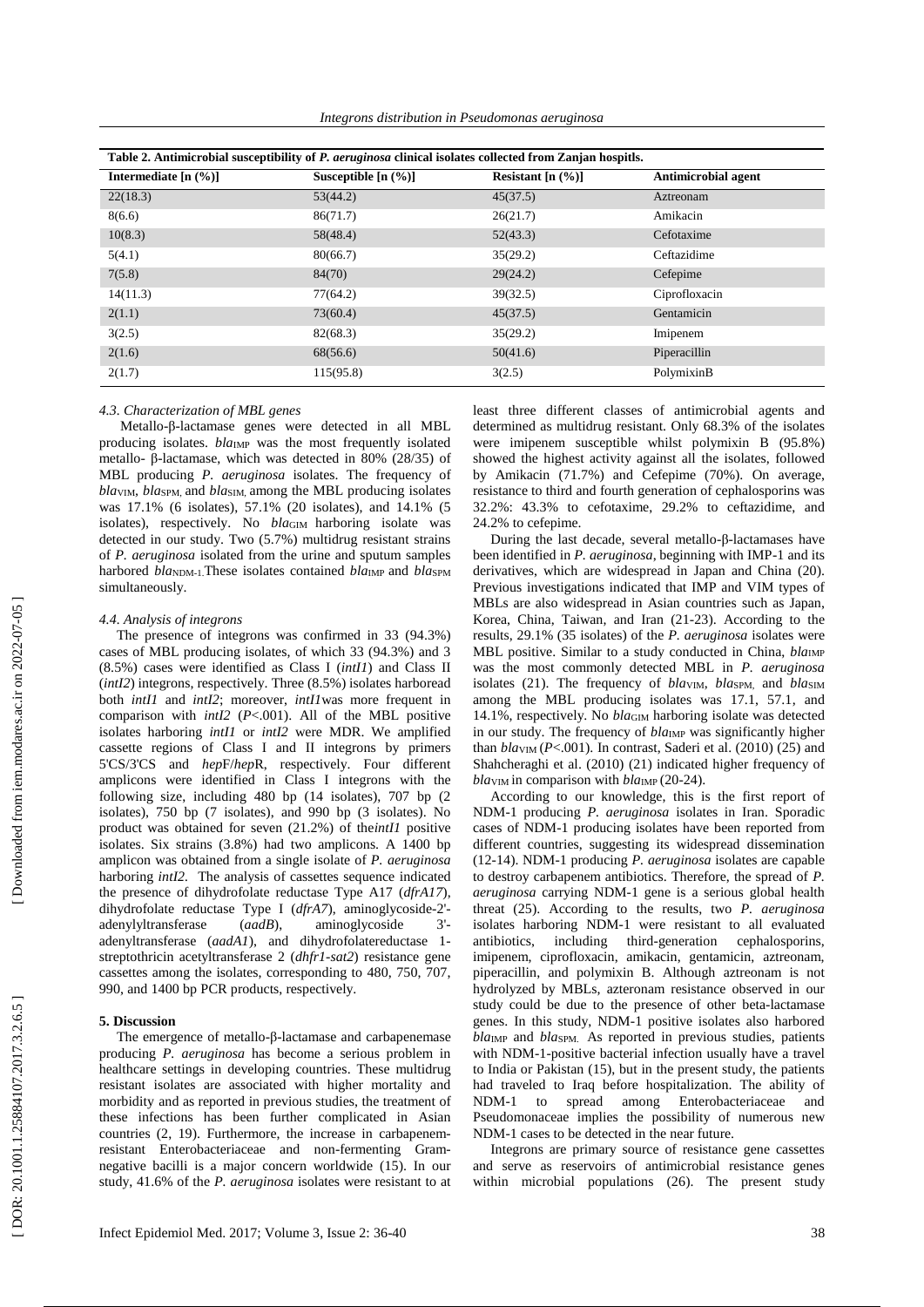characterized Class I and II integrons in 91.4 and 8.5% of the MBL producing *P. aeruginosa* isolates. Class II integrons are most frequently associated with members of the family Enterobacteriaceae ( 2 ). The association between integron production and nosocomial outbreaks was demonstrated previously (27 ). We found high frequency of Class I integrons among MBL producing isolates. Previous reports also have indicated the higher frequency of Class I integrons among *P. aeruginosa* in comparison to Class 2 (2, 28 -29 ) . Also, two NDM -1 positive isolates harbored Class I integrons. Most *P. aeruginosa* isolates carried Class I integrons with identical cassette array, suggesting that these isolates may have the same mechanisms for resistance acquisition. Gene cassettes encoding resistance to trimethoprim (*dfr*) were found to be predominant in the Class I integrons (63.6% of the isolates harboring *intI1*). Also, two NDM -1 positive isolates harbored *dfrA17* gene cassette. The *aad* cassettes conferring resistance to aminoglycosides were also detected in 15.1% of the isolates harboring *intI1*. *dhfr1 -sat2* gene cassette detected in one isolate of Class II integrons may re flect c o -transfer of resistance genes due to the genetic linkage between *dhfr* and *sat* cassettes. Our results are also consistent with the previous reports worldwide on the predominance of *dfrA* and *aad* gene cassettes among Enterobacteriaceae (19, 30 ).

## **6. Conclusion**

According to our results, high frequency of metallo-βlactamases and integrons in P. aeruginosa is serious threat in healthcare setting. Therefore, suitable surveillance and control methods are necessary to reduce the spread of metallo-βlactamases and integron producing P. *aeruginosa* in hospitals.

## **Conflict of interest s**

Authors have no conflict of interest to declare .

## **Acknowledgment s**

The authors would like to thank Zanjan University of Medical Sciences for their supporting this study.

#### **Authors' Contribution**

Dr Zeighami and Dr Haghi designed the study and wrote the manuscript, Keramati and Hemati performed the experiments and analyzed data .

## **Funding/support**

This study supported by Zanjan University of Medical Sciences, Zanjan, IR Iran as an Msc thesis in Medical Microbiology (ZUMSA-12-392-4).

#### **References**

- 1. [Ullah W,](https://www.ncbi.nlm.nih.gov/pubmed/?term=Ullah%20W%5BAuthor%5D&cauthor=true&cauthor_uid=27317858) [Qasim M,](https://www.ncbi.nlm.nih.gov/pubmed/?term=Qasim%20M%5BAuthor%5D&cauthor=true&cauthor_uid=27317858) [Rahman H,](https://www.ncbi.nlm.nih.gov/pubmed/?term=Rahman%20H%5BAuthor%5D&cauthor=true&cauthor_uid=27317858) [Bari F,](https://www.ncbi.nlm.nih.gov/pubmed/?term=Bari%20F%5BAuthor%5D&cauthor=true&cauthor_uid=27317858) [Khan S,](https://www.ncbi.nlm.nih.gov/pubmed/?term=Khan%20S%5BAuthor%5D&cauthor=true&cauthor_uid=27317858) [Rehman ZU](https://www.ncbi.nlm.nih.gov/pubmed/?term=Rehman%20ZU%5BAuthor%5D&cauthor=true&cauthor_uid=27317858) **,** et al. Multidrug resistant *Pseudomonas aeruginosa*: Pathogen burden and associated antibiogram in a tertiary care hospital of Pakistan. [Microb](https://www.ncbi.nlm.nih.gov/pubmed/27317858) [Pathog.](https://www.ncbi.nlm.nih.gov/pubmed/27317858) 2016; 97:209 -12.
- 2. Khosravi Y, Tee Tay S, Vadivelu J. Analysis of integrons and associated gene cassettes of metallo - β -lactamase -positive *Pseudomonas aeruginosa* in Malaysia. J Med Microiol. 2011; 60:988 –994 .
- 3. Castanheira M, Toleman MA, Jones RN, Schmidt FJ , Walsh TR. Molecular characterization of a β-lactamase gene, blaGIM-1, encoding a new subclass of metallo-β-lactamase. Antimicrob Agents Chemother. 2004; 48(12):4654-4661 .
- 4. [Tsakris](http://jcm.asm.org/search?author1=Athanassios+Tsakris&sortspec=date&submit=Submit) A[, PoulouA](http://jcm.asm.org/search?author1=Aggeliki+Poulou&sortspec=date&submit=Submit)[,](http://jcm.asm.org/search?author1=Ioulia+Kristo&sortspec=date&submit=Submit) [Kristo](http://jcm.asm.org/search?author1=Ioulia+Kristo&sortspec=date&submit=Submit) I, Pittaras [T,](http://jcm.asm.org/search?author1=Theodore+Pittaras&sortspec=date&submit=Submit) Spanakis [N,](http://jcm.asm.org/search?author1=Nicholas+Spanakis&sortspec=date&submit=Submit) Pournaras [S](http://jcm.asm.org/search?author1=Spyros+Pournaras&sortspec=date&submit=Submit) **,** et al. Large dissemination of VIM-2-metallo-β-lactamase-producing *Pseudomonas aeruginosa* strains causing health care - associated community - onset infections. J Clin Microbiol. 2009; 47:3524 –3529 .
- 5. Giakkoupi P, Petrikkos G, Tzouvelekis LS, Tsonas S, Legakis NJ , Vatopoulos AC. Spread of integron-associated VIM-type metallo-βlactamase genes among imipenem - nonsusceptible *Pseudomonas*

Infect Epidemiol Med. 2017; Volume 3, Issue 2: 3 6

- 6. Hernando -Amado S, BlancoP,Alcalde -Rico M, Corona F,Reales -CalderónJ, Sánchez MB , et al. Multidrug efflux pumps as main players in intrinsic and acquired resistance to antimicrobials. Drug Resist Updat . 2016; 28: 13 –27
- 7. Juan C, Moya´B, Pe´rez JL , Oliver A. Stepwise up regulation of the *Pseudomonas aeruginosa* chromosomal cephalosporinase conferring high level beta -lactam resistance involves three AmpD homologues. Antimicrob Agents Chemother. 2006; 50(5):1780 –1787 .
- 8. Livermore DM , Woodford N. Carbapenemases: a problem in waiting? Curr Opin Microbiol. 2000; 3(5):489-495.
- 9. Queenan AM , Bush K. Carbapenemases: the versatile beta -lactamases. Clin Microbiol Rev .2007; 20(3):440 –458 .
- 10. Hammami S, Boutiba -Ben Boubaker I, Ghozzi R, SaidaniM, Amine S , Redjeb S. Nosocomial outbreak of imipenem -resistant *Pseudomonas aeruginosa* producing VIM -2 metallo - β -lactamase in a kidney transplantation unit. Diagn Pathol . 2011; 6:106 .
- 11. Koratzanis E, Souli M, Galani I, Chryssouli Z, Armaganidis A, Giamarellou H. Epidemiology and molecular characterisation of metallo-ß-lactamaseproducing Enterobacteriaceae in a university hospital intensive care unit in Greece. Int J Antimicrob Agents. 2011; 38(5): 390–397.
- 12. Cornaglia G, Giamarellou H, Rossolini GM. Metallo-β- lactamases: a last frontier for β -lactams? Lancet Infect Dis .2011; 11(5): 381 -393 .
- 13. Tota M, Coque TM, Ruiz -Garbajosa P, Pintado V, Cobo J, Sader HS , et al. Complex clonal and plasmid epidemiology in the first outbreak of Enterobacteriaceae infection involving VIM-1 metallo-beta-lactamase in Spain towards endemicity? Clin infect Dis. 2007; 45(9): 1171-1178.
- 14. Mulvey MR, Grant JM, Plewes K, Roscoe D, Boyd DA. New delhi metallo β - lactamase in *Klebsiell a pneumoniae* and *Escherichia coli*, Canada. Emerg Infect Dis .2011; 17(1):103 –106 .
- 15. [Shahcheraghi F,](http://www.ncbi.nlm.nih.gov/pubmed?term=Shahcheraghi%20F%5BAuthor%5D&cauthor=true&cauthor_uid=22984942) [Nobari S,](http://www.ncbi.nlm.nih.gov/pubmed?term=Nobari%20S%5BAuthor%5D&cauthor=true&cauthor_uid=22984942) [RahmatiGhezelgeh F,](http://www.ncbi.nlm.nih.gov/pubmed?term=Rahmati%20Ghezelgeh%20F%5BAuthor%5D&cauthor=true&cauthor_uid=22984942) [Nasiri S,](http://www.ncbi.nlm.nih.gov/pubmed?term=Nasiri%20S%5BAuthor%5D&cauthor=true&cauthor_uid=22984942) [Owlia P,](http://www.ncbi.nlm.nih.gov/pubmed?term=Owlia%20P%5BAuthor%5D&cauthor=true&cauthor_uid=22984942) [Nikbin VS](http://www.ncbi.nlm.nih.gov/pubmed?term=Nikbin%20VS%5BAuthor%5D&cauthor=true&cauthor_uid=22984942)**,** et al. First report of new delhi metallo-beta-lactamase-1-producing *Klebsiella pneumoniae* in Iran[. Microb Drug Resist](http://www.ncbi.nlm.nih.gov/pubmed/22984942)**.** 2013; 19(1):30 - 6 .
- 16. Xu Z, Li L, Shirtliff ME, Alam MJ, Yamasaki S, Shi L. Occurrence and characteristics of Class 1 and 2 integrons in *Pseudomonas aeruginosa* isolates from patients in southern China. J Clin Microbiol. 2009; 47(1): 230 – 234 .
- 17. Zeighami H, Haghi F, Masumian N, Hemati F, Samei A, Naderi G. Distribution of integrons and gene cassettes among uropathogenic and diarrheagenic Escherichia coliisolates in Iran. [Microb Drug Resist](https://www.ncbi.nlm.nih.gov/pubmed/25658172). 2015; 21 (4):435 -40.
- 18. Clinical and Laboratory Standards Institute; 2015. Performance standards for antimicrobial susceptibility testing; 21th informational supplement . CLSI document M100 - S25.
- 19. Yan H, Li L, Zong M, Alam MJ, Shinoda S. Occurrence and characteristics of Class 1 and 2 integrons in clinical bacterial isolates from patients in south China. J Health Sci.2010; 56(4): 442-450.
- 20. Shahcheraghi F, NikbinVS, Feizabadi MM . Identification and genetic characterization of metallo -beta -lactamase -producing strains of *Pseudomonas aeruginosa* in Tehran, Iran. New Microbiol. 2010; 33(3) : 243 - 248 .
- 21. Dong F, Xu XW, Song WQ, LU P, Yu SJ, Yang YH , et al. Characterization of multidrug -resistant and metallo -beta -lactam ase -producing *Pseudomonas aeruginosa* isolates from a pediatric clinic in China. Chin Med J . 2008; 121:1611 -1616 .
- 22. Peymani A, Nahaei MR, Farajnia S, Hasani A, Mirsalehian A, Sohrabi N , et al. High prevalence of metallo - β -lactamase - producing *Acinetobacter baumannii* in a teaching hospital in Tabriz, Iran. Jpn J Infect Dis .2011; 64(1): 69 -71.
- 23. Franco MR, Caiaffa-Filho HH, Burattini MN, Rossi F. Metallo-betalactamases among imipenem -resistant *Pseudomonas aeruginosa* in a Brazilian university hospital. Clinics 2010; 65(9):825-829.
- 24. Saderi H, Lotfalipour H, Owlia P, Salimi H. Detection of metallo β lactamase producing *Pseudomonas aeruginosa* isolated from burn patients in Tehran, Iran. Lab Med. 2010; 41(10):609-12.
- 25. Bhattacharya D, Thamizhmani R, Bhattacharya H, SudharamaSayi D, Muruganandam N, Roy S, et al. Emergence of new delhi metallo-blactamase 1 (NDM -1) producing and multidrug resistant uropathogens causing urinary tract infections in Andaman Islands, India. Microb Drug Resist .2013; 19(6):457 -462
- 26. Dıaz -Mejıa JJ, Amabile -Cuevas CF, Rosas I, Souza V . An analysis of the evolutionary relationships of integron integrases, with emphasis on the prevalence of Class 1 integrons in *Escherichia coli* isolates from clinical and environmental origins. Microbiology. 2008; 154(Pt 1):94-102.
- 27. Machado E, Canton R, Baquero F, Galan JC, Rollan A, Peixe L , et al.Integron content of extended -spectrum - ß -lactamase -producing *Escherichia coli* strains over 12 years in a single hospital in Madrid, Spain. Antimicrob Agents Chemother. 2005; 49:1823 –1829
- 28. [SekiguchiJ](http://www.ncbi.nlm.nih.gov/pubmed/?term=Sekiguchi%20JI%5Bauth%5D)I, [Asagi](http://www.ncbi.nlm.nih.gov/pubmed/?term=Asagi%20T%5Bauth%5D) T, Miyoshi [-Akiyama](http://www.ncbi.nlm.nih.gov/pubmed/?term=Miyoshi-Akiyama%20T%5Bauth%5D) T, Kasai [A,](http://www.ncbi.nlm.nih.gov/pubmed/?term=Kasai%20A%5Bauth%5D) Mizuguchi [Y,](http://www.ncbi.nlm.nih.gov/pubmed/?term=Mizuguchi%20Y%5Bauth%5D)  Araake[M](http://www.ncbi.nlm.nih.gov/pubmed/?term=Araake%20M%5Bauth%5D), et [al](http://www.ncbi.nlm.nih.gov/pubmed/?term=Kirikae%20T%5Bauth%5D). Outbreaks of multidrug-resistant Pseudomonas aeruginosa in community hospitals in Japan. J Clin Microbiol. 2007; 45:979 –989 .
- 29. Cheng X, Wang P, Wang Y, Zhang H, Tao C, Yang W , et al. Identification and distribution of the clinical isolates of imipenem -resistant *Pseudomonas*